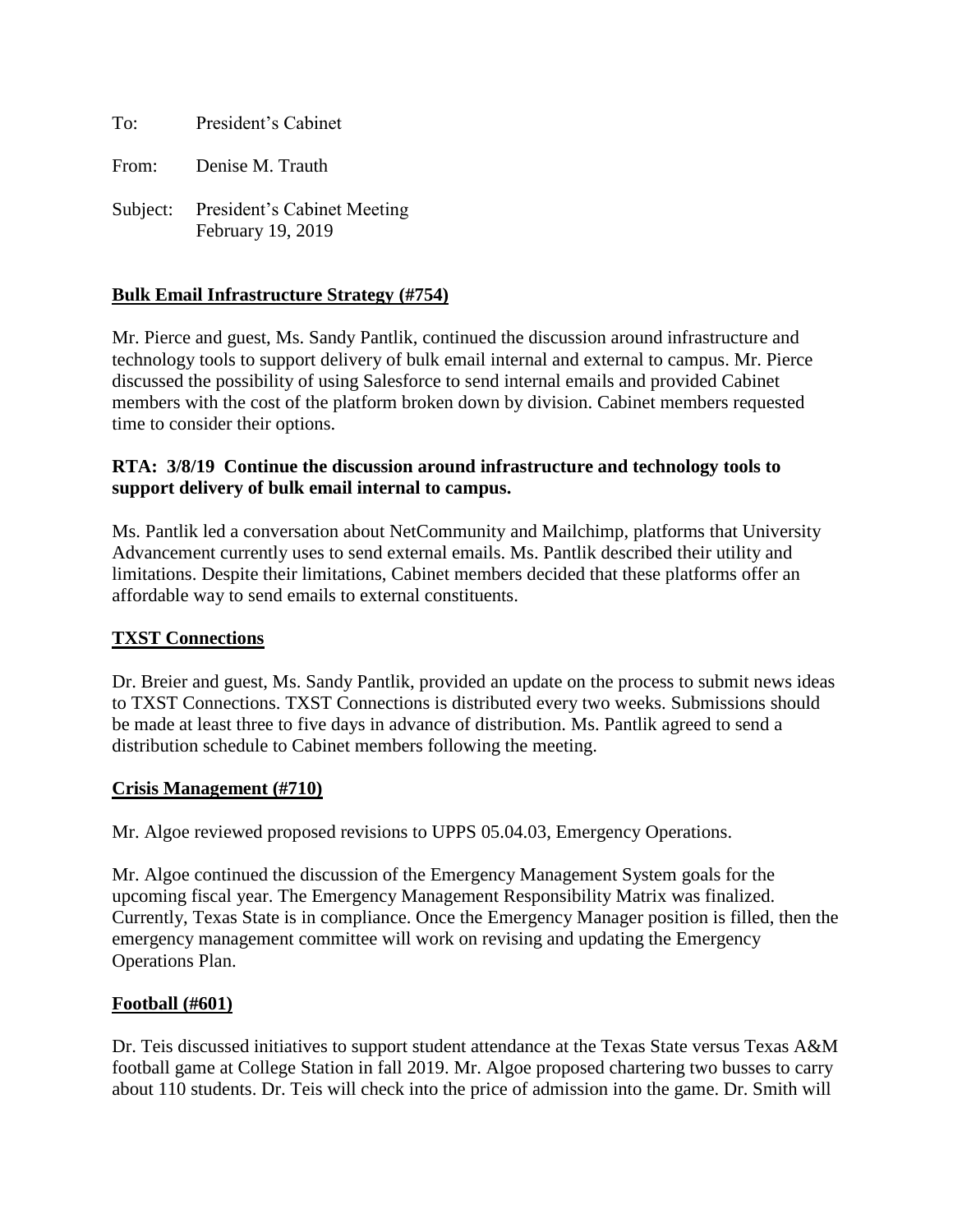check to see if the Student Association for Campus Activities is willing to promote the event. Dr. Smith suggested purchasing gold t-shirts for Bobcat Preview.

## **RTA: 2/26/19 Discuss initiatives to support student attendance at the Texas State vs. Texas A&M football game at College Station in fall 2019.**

# **President's Update (#556)**

President Trauth discussed developing a process for updating the Texas State website, including all organizational charts, in preparation for SACSCOC reaffirmation. Mr. Pierce added that the main Texas State webpage will be revamped within a few months. Mr. Pierce will send the Vice Presidents a list of their respective webpages sorted by date of last update.

President Trauth announced that during March 2019, President Trauth, Provost Bourgeois, and Mr. Algoe will participate in separate SACSCOC On-Site visits. At a future Cabinet meeting, President Trauth suggested that they each discuss their observations/lessons learned during their respective visits.

## **RTA: 4/8/19 Discuss recent SACSCOC site visits conducted by President Trauth, Provost Bourgeois, and Mr. Algoe.**

President Trauth requested that plans for a mid-cycle review of the 2017-2023 University Plan be discussed at a future Cabinet meeting. As part of the discussion, President Trauth would like to discuss whether additional metrics should be added.

## **RTA: 3/8/19 Discuss plans for a mid-cycle review of the 2017-2023 University Plan.**

President Trauth summarized key takeaways from the Senate Finance Committee Hearing on February 12, 2019, and the House Appropriations Committee Hearing on February 14, 2019.

## **Significant Issues (#01)**

Provost Bourgeois announced that the February 2019 Bobcat Day had a record attendance of more than 5,000 students and guests, a 14 percent increase compared to last year. As a result, housing registrations increased by three-percent.

Provost Bourgeois announced that Mr. Cyrus Cassells, author of The Gospel According to Wild Indigo, is a finalist for the NCAAP Image Award in Poetry.

Provost Bourgeois shared that Dr. Andrew Sansom is stepping down as Executive Director of the Meadows Center for the Water and the Environment. Dr. Robert Mace will serve as acting Executive Director while a national search is conducted.

Provost Bourgeois announced that Dr. José Carlos de la Puente was offered a research fellowship at the Institute for Historical Studies at the University of Texas at Austin for his project, *Sapçi: A History of Colonial Andean Commons!*